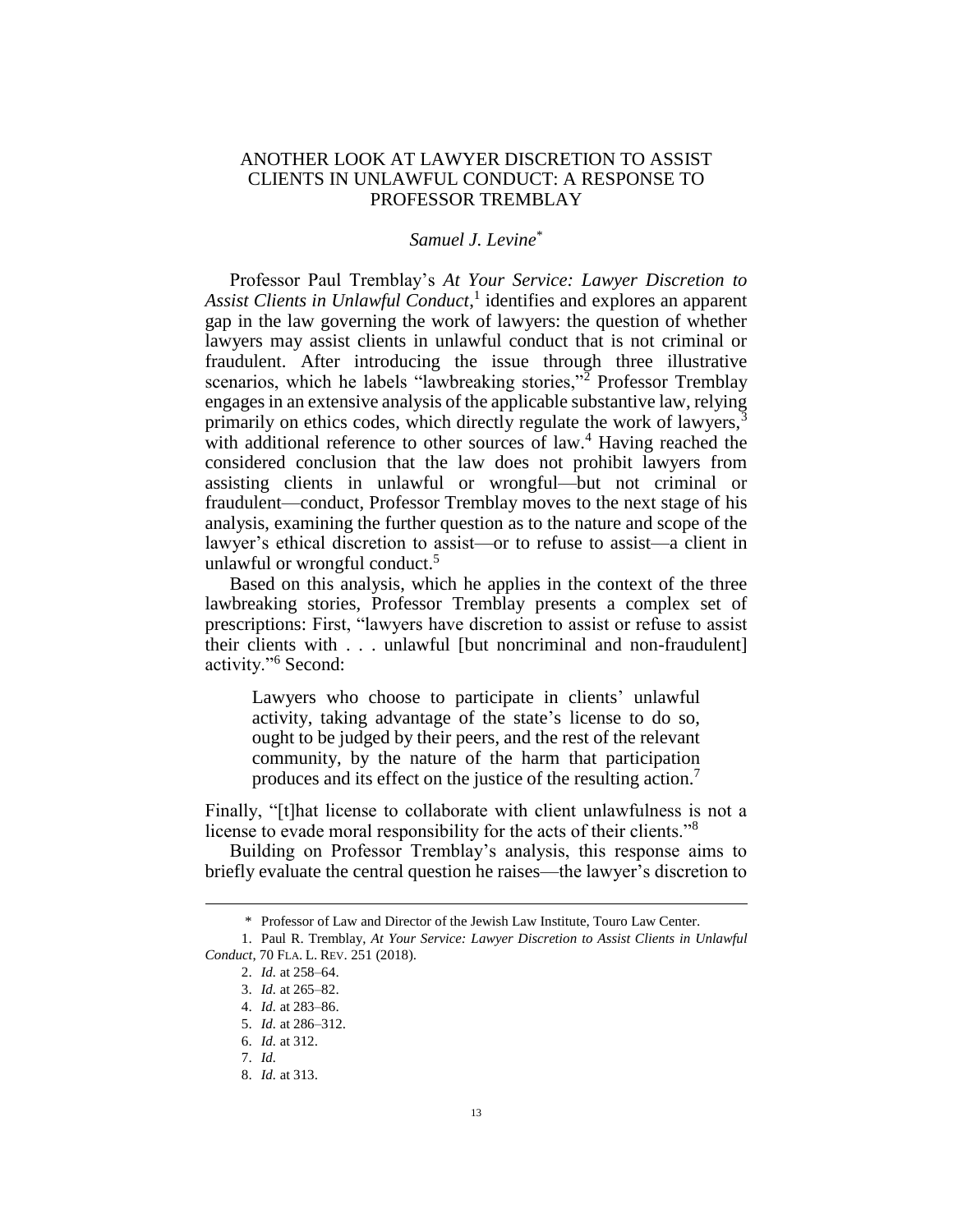assist a client's unlawful conduct—by reframing the issue through the prism of a three-tiered, or three-pronged, framework. In so doing, this response suggests that, to the extent Professor Tremblay has identified cases in which ethics codes and other sources of law do not directly or definitively mandate a particular mode of action on the part of lawyers, an assessment of the issue may require a close look at three complementary—but, at times, competing or conflicting—duties underlying ethics codes: the duty to serve the best interests of the client, the duty to promote justice within the American legal system, and the duty to the lawyer's own sense of ethical morality.<sup>9</sup>

<span id="page-1-1"></span>As a threshold matter, the preamble to the American Bar Association Model Rules of Professional Conduct (Model Rules) acknowledges that "[i]n the nature of law practice . . . conflicting responsibilities are encountered."<sup>10</sup> As the preamble further observes, "[v]irtually all difficult ethical problems arise from conflicts between a lawyer's responsibilities to clients, to the legal system and to the lawyer's own interest in remaining an ethical person while earning a satisfactory living."<sup>11</sup> Finally, the preamble notes, although ethics rules "often prescribe terms for resolving such conflicts," there remain "many difficult issues of professional discretion . . . [that] must be resolved through the exercise of sensitive professional and moral judgment guided by the basic principles underlying the Rules."<sup>12</sup> Thus, it would seem that the scenarios Professor Tremblay identifies might helpfully be examined through careful application and analysis of the conflicting duties underlying the Model Rules.

As Professor Tremblay observes, of the lawyer's three concurrent duties, the duty to serve the best interests of the client is generally understood to compose the lawyer's primary and overriding ethical obligation, trumping other duties and concerns.<sup>13</sup> In Lord Henry Brougham's famous—and, largely, descriptively accurate,  $14$  if controversial<sup>15</sup>—articulation: "[A]n advocate, in the discharge of his

<sup>9.</sup> This discussion relies on the framework developed in Samuel J. Levine, *Taking the Ethical Duty to Self Seriously: An Essay in Memory of Fred Zacharias*, 48 SAN DIEGO L. REV. 285, 293–94 (2011).

<span id="page-1-0"></span><sup>10.</sup> MODEL RULES OF PROF'L CONDUCT pmbl. para. 9 (AM. BAR ASS'N 2018).

<sup>11.</sup> *Id.*

<sup>12.</sup> *Id.*

<sup>13</sup>*. See* Tremblay, *supra* not[e 1,](#page-0-0) at 275, 291.

<sup>14.</sup> *See, e.g.*, Fred C. Zacharias & Bruce A. Green, *Reconceptualizing Advocacy Ethics*, 74 GEO. WASH. L. REV. 1, 3 (2005) (describing Brougham's declaration as "emblematic of a conception that is arguably the 'dominant' one among United States lawyers—that advocates owe 'entire devotion to the interest of the client'" (footnotes omitted)).

<sup>15.</sup> *See, e.g.*, *id.* at 8 ("It is a popular, but gross mistake, to suppose that a lawyer owes no fidelity to any except his client; and that the latter is the keeper of his professional conscience." (quoting Rush v. Cavenaugh, 2 Pa. 187, 189 (1845) (Gibson, C.J.))); *see also* Russell Fowler,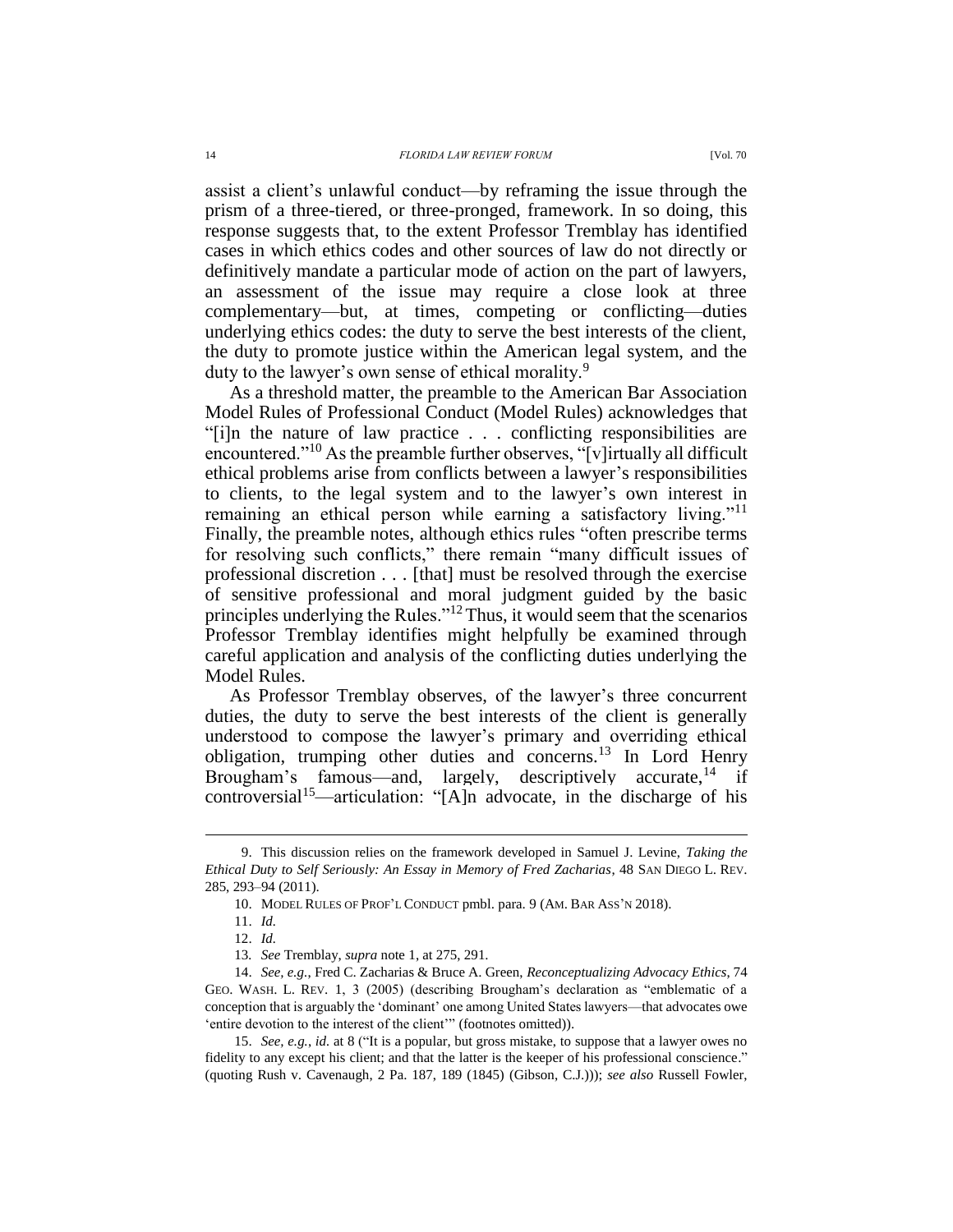duty, knows but one person in all the world, and that person is his client. To save that client by all means and expedients, and at all hazards and costs to other persons . . . is his first and only duty  $\dots$ <sup>16</sup> Indeed, various statements in both the preamble and other sections of the Model Rules support a conception of the primacy of the lawyer's duty to zealously represent the interests of the client.<sup>17</sup>

<span id="page-2-1"></span><span id="page-2-0"></span>Applied to Professor Tremblay's scenarios, at first glance, the lawyer's duty to serve the best interests of the client would seem to require that that lawyer accede to the client's request to assist in unlawful but noncriminal conduct.<sup>18</sup> To the extent that the substantive law permits the lawyer to facilitate the client's noncriminal activity, the prevailing norm of zealous advocacy would obligate the lawyer to take whatever legal action is necessary to help further the client's goals.<sup>19</sup> In short, may

 $\overline{a}$ 

18. It should be noted that, as I have observed elsewhere, "the 'best interests' of the client may not always entail zealous advocacy of the client's legal advantages. Moreover, it may be proper, in some cases, for the lawyer to include broader considerations, including moral values, in counseling a client regarding what course of action would, in fact, best serve the client's interests." *See* Samuel J. Levine, *The Law and the "Spirit of the Law" in Legal Ethics*, 2015 J. PROF. LAW. 1, 7 n.33 (2015) (citing THOMAS L. SHAFFER & ROBERT F. COCHRAN, JR., LAWYERS, CLIENTS, AND MORAL RESPONSIBILITY (1994); Thomas L. Shaffer, *Inaugural Howard Lichtenstein Lecture in Legal Ethics: Lawyer Professionalism as a Moral Argument*, 26 GONZ. L. REV. 393 (1991); Thomas L. Shaffer, *Legal Ethics and the Good Client*, 36 CATH. U. L. REV. 319 (1987)); *cf.* Tremblay, *supra* note [1,](#page-0-0) at 305 ("[T]he lawyer must have a more nuanced, and possibly more difficult, conversation about why he chooses not to collaborate on the project that fails to comply with some applicable regulations.").

19. *See, e.g.*, Zacharias, *supra* note [17,](#page-2-0) at 1340 ("When the codes authorize lawyers to choose between emphasizing partisanship and important third party or societal interests, lawyers' natural incentives encourage them to select partisanship. Lawyers who make that choice can readily justify their conduct as mandated by the code by claiming adherence to the code provisions that call for zeal."); Zacharias & Green, *supra* note [14,](#page-1-0) at 2 (describing "the popular conception that an attorney in this country must do everything legally permissible to promote his client's interests and objectives").

*Queen Caroline's Case*, TENN.B.J., July 2015, at 34, 35 (stating that Lord Brougham's declaration "has been praised by defense lawyers and condemned by others ever since").

<sup>16.</sup> 2 TRIAL OF QUEEN CAROLINE 8 (J. Nightingale ed., London, J. Robins & Co. Albion Press 1821).

<sup>17.</sup> *See, e.g.*, MODEL RULES OF PROF'L CONDUCT pmbl. para. 2 (AM. BAR ASS'N 2018) ("As advocate, a lawyer zealously asserts the client's position under the rules of the adversary system."); *id.* para. 8 (describing the lawyer as "a zealous advocate on behalf of a client"); *id.* para. 9 (citing "the lawyer's obligation zealously to protect and pursue a client's legitimate interests"); *id.* r. 1.3, cmt. 1 ("A lawyer should pursue a matter on behalf of a client despite opposition, obstruction or personal inconvenience to the lawyer, and take whatever lawful and ethical measures are required to vindicate a client's cause or endeavor. A lawyer must also act with commitment and dedication to the interests of the client and with zeal in advocacy upon the client's behalf."); *see also* Fred C. Zacharias, *Reconciling Professionalism and Client Interests*, 36 WM. & MARY L.REV. 1303, 1338 (1995) (finding that "[t]he codes start with a premise of zeal" and that "the clear implication of the codes is that lawyers should maximize client interests"); *cf.* MODEL CODE OF PROF'L RESPONSIBILITY Canon 7 (AM. BAR ASS'N 1980) ("A Lawyer Should Represent a Client Zealously Within the Bounds of the Law.").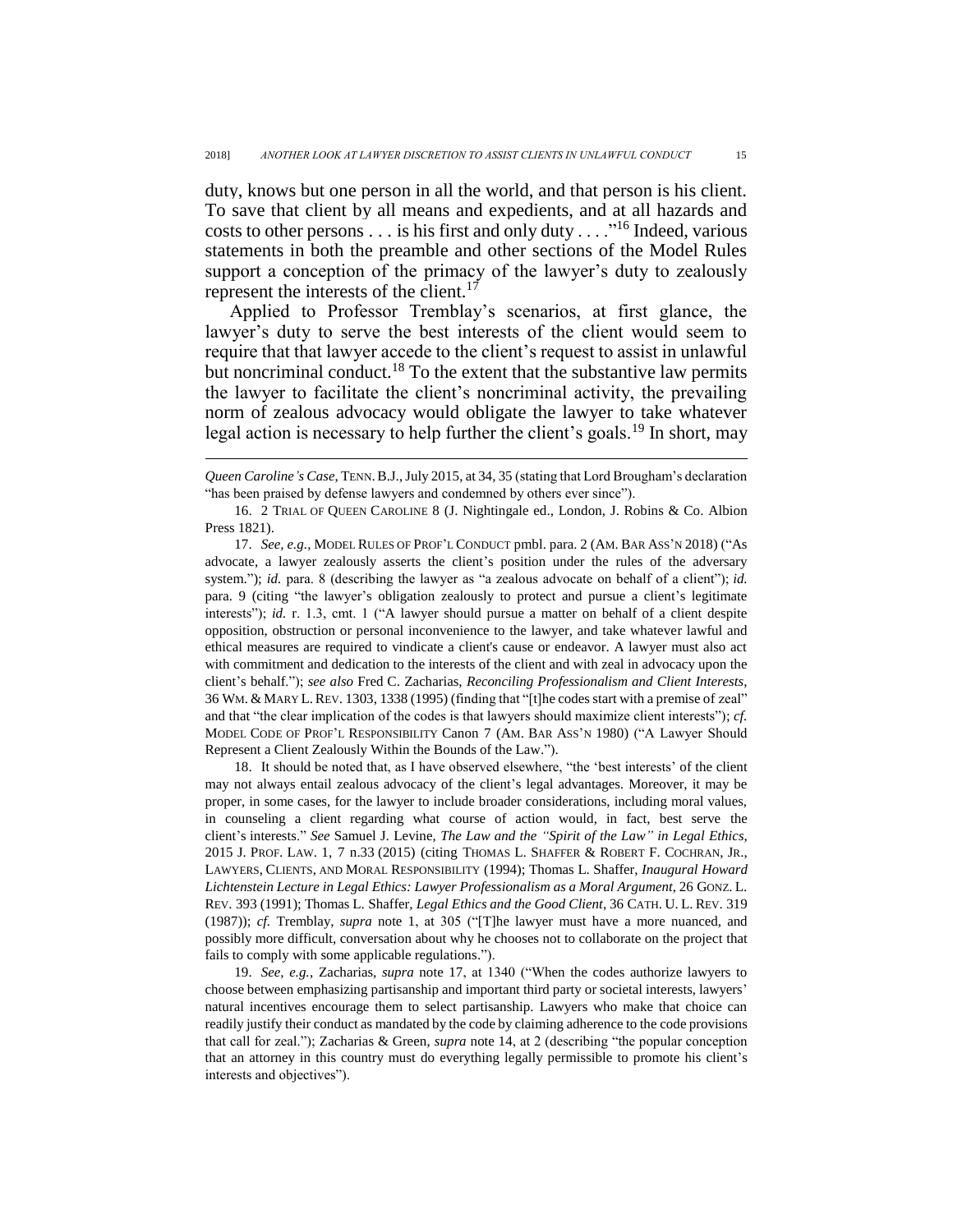implies must.

Yet, as Professor Tremblay further notes, the application of the norm of zealous advocacy loses much of its force in the context of the scenarios he examines, because, in each of these cases, the lawyer is involved in assisting the client in unlawful conduct<sup>20</sup> and the lawyer plays a transactional role rather than an advocacy role.<sup>21</sup> Thus, even if, as Professor Tremblay maintains, the lawyer is permitted to engage in this form of legal practice—and even under an approach that maintains a robust emphasis on client-centered lawyering—it seems unlikely that adherence to a duty of zealous advocacy would mandate that the lawyer assist a client in these unlawful activities.<sup>22</sup> Instead, Professor Tremblay concludes, in the absence of a clear answer based in substantive law, it appears that the ethical response to the question of whether to assist a client in unlawful conduct remains at the discretion of the lawyer.  $2<sup>3</sup>$ 

For legal ethicists, the conclusion that a lawyer has discretion over whether to undertake a particular mode of conduct is not the end of the conversation, but instead raises further questions—specifically, in this context: "*should*" the lawyer assist a client's wrongdoing?<sup>24</sup> The answer to this question entails a further conversation, taking into account

<sup>20.</sup> *See* Tremblay, *supra* note [1,](#page-0-0) at 256 (citing the view "describ[ing] the norm that holds that 'zealous advocacy stops at "the bounds of the law"' as 'the one relatively fixed star in the legal ethics universe'") (quoting David B. Wilkins, *In Defense of Law and Morality: Why Lawyers Should Have a Prima Facie Duty to Obey the Law*, 38 WM. & MARY L. REV. 269, 269 (1996)). Although Professor Tremblay's article is premised on a distinction between assisting a client's criminal conduct and assisting a client's unlawful but noncriminal conduct, the latter of which he does not find prohibited, the norm that zealous advocacy stops at the bounds of the law would at least seem to negate any mandatory obligation on the part of the lawyer to assist in unlawful activity.

<sup>21.</sup> *See* Tremblay, *supra* note [1,](#page-0-0) at 260 ("Each [scenario] describes lawyering assistance that is *transactional*. It does not situate the lawyer in the role of advocate or litigator. A common theme within legal ethics discourse is that transactional lawyers engaged in proactive counseling about future conduct ought to take a more conservative stance regarding the potential for a client to cross the line demarcating permitted and forbidden conduct."); *see also* Fred C. Zacharias, *Practice, Theory, and the War on Terror*, 59 EMORY L.J. 333, 354 (2009) ("I . . . have differentiated counseling and negotiations from the advocacy setting. An emphatic client orientation is justified in litigation . . . ." (footnote omitted)); Fred C. Zacharias, *The Images of Lawyers*, 20 GEO. J. LEGAL ETHICS 73, 93 (2007) (arguing that application of an aggressive adversarial role "may not be necessary—or may even be counter-intuitive—in contexts divorced from litigation (e.g., the advice setting, matters involving transactions with the client) or in contexts in which systemic safeguards of the adversary system are not present (e.g., negotiations)" (footnote omitted)).

<sup>22.</sup> Some proponents of a client-centered approach might understand the duty of zealous advocacy to include assisting a client's criminal activity—at least in the context of advocating on behalf of a client who is exercising constitutional rights, such as a criminal defendant who is testifying falsely. *See* Monroe Freedman, *Professional Responsibility of the Criminal Defense Lawyer: The Three Hardest Questions*, 64 MICH. L. REV. 1469, 1475–78 (1966).

<sup>23.</sup> *See* Tremblay, *supra* not[e 1,](#page-0-0) at 283–84.

<sup>24.</sup> *Id.* at 297.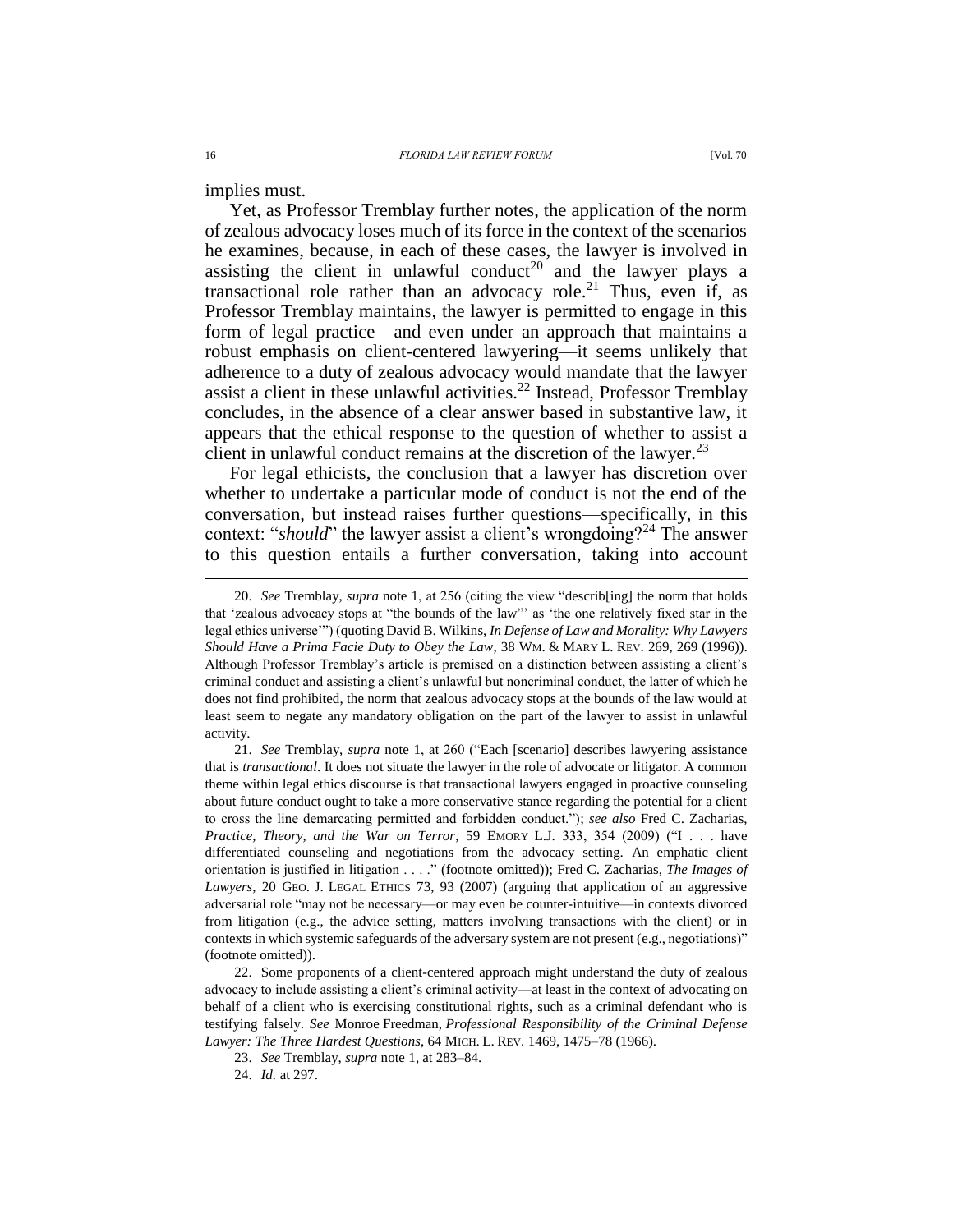<span id="page-4-1"></span>additional levels of ethical deliberation and analysis.<sup>25</sup> As Professor Tremblay puts it, "[t]he answer to the . . . question is relatively easy to state but maddeningly complicated to implement. A lawyer ought to exercise the permitted discretion to assist clients in unlawful conduct when doing so achieves desirable results but should refuse assistance when that contribution leads to undesirable results."<sup>26</sup>

Accordingly, Professor Tremblay's scenarios may call for a consideration of the lawyer's other competing duties, such as the duty to promote justice. $27$  Although often inconsistent with the arguably overarching duty to zealously represent the best interests of the client, the lawyer's duty to promote justice underlies many aspects of ethics rules,<sup>28</sup> and, at least in the view of some leading scholars, may comprise the lawyer's primary ethical obligation.<sup>29</sup>

<span id="page-4-0"></span>Professor William Simon, who may be the most prominent proponent of this position, sets forth a "Contextual View," rooted in the "basic maxim . . . that the lawyer should take such actions as, considering the relevant circumstances of the particular case, seem likely to promote justice."<sup>30</sup> Under this view, when a legal rule's "underlying purpose  $\dots$ would be frustrated by the invocation of the rule," $31$  the lawyer should look to the "spirit" of the law to determine the extent to which the contours of the rule should govern a lawyer's conduct.<sup>32</sup> For example, according to Professor Simon, in evaluating the ethics of pleading the

26. Tremblay, *supra* not[e 1,](#page-0-0) at 297–98.

 $\overline{a}$ 

30. *Id.* at 9.

31. William H. Simon, *The Past, Present, and Future of Legal Ethics: Three Comments for David Luban*, 93 CORNELL L. REV. 1365, 1369 (2008).

<sup>25.</sup> *See generally* Bruce A. Green & Fred C. Zacharias, *Permissive Rules of Professional Conduct*, 91 MINN. L. REV. 265 (2006) (analyzing the permissive nature of the ethical rules as opposed to what other law prohibits); William H. Simon, *Ethical Discretion in Lawyering*, 101 HARV. L. REV. 1083 (1988) (arguing that lawyers should use reflective judgment rather than rely solely on ethical rules when determining whether to pursue claims on behalf of their clients); Zacharias & Green, *supra* not[e 14](#page-1-0) (offering more approaches to legal ethics beyond the traditional Dominant View and the Personal Conscience View). *See also* Samuel J. Levine, *Taking Ethical Discretion Seriously: Ethical Deliberation as Ethical Obligation*, 37 IND. L. REV. 21, 24 (2003) ("suggest[ing] that the lawyer's professional responsibility carries with it a duty on the individual lawyer to exercise . . . discretion through consideration of the relevant ethical issues").

<sup>27.</sup> *See id.* at 298.

<sup>28.</sup> *See, e.g.*, MODEL RULES OF PROF'L CONDUCT pmbl. para. 7 (AM. BAR ASS'N 2018) ("A lawyer should strive to . . . exemplify the legal profession's ideals of public service."); *id.* para. 8 ("A lawyer's responsibilities as a representative of clients, an officer of the legal system and a public citizen are usually harmonious. Thus, when an opposing party is well represented, a lawyer can be a zealous advocate on behalf of a client and at the same time assume that justice is being done."); *id.* para. 9 (articulating "a lawyer's responsibilities . . . to the legal system").

<sup>29.</sup> *See, e.g.*, WILLIAM H. SIMON, THE PRACTICE OF JUSTICE: A THEORY OF LAWYERS' ETHICS 7–8 (1998).

<sup>32.</sup> William H. Simon, *Introduction: The Post-Enron Identity Crisis of the Business Lawyer*, 74 FORDHAM L. REV. 947, 953–54 (2005).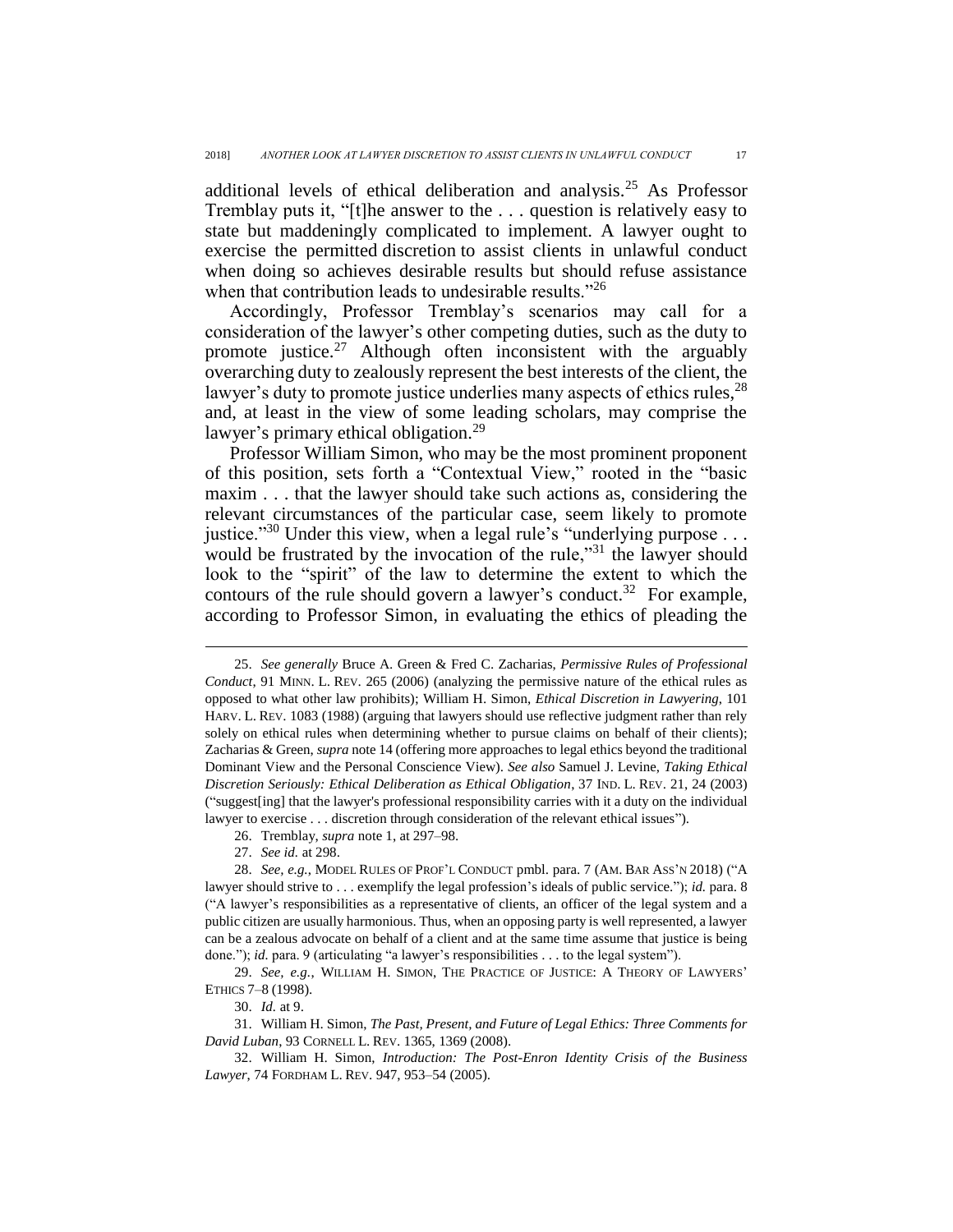statute of limitations when the debtor admits to the lawyer to not having repaid the debt, "a lawyer who concluded that the basic principle of the statute was to spare judicial determination of claims on unreliable evidence might infer it inappropriate to plead the statute."<sup>33</sup>

Applied to Professor Tremblay's question, it would seem that the lawyer's obligation to promote justice would preclude assisting a client in unlawful conduct. After all, according to Professor Simon, pleading the statute of limitations, though unquestionably legal, may prove inconsistent with the lawyer's role in promoting justice.<sup>34</sup> If so, outright assistance of unlawful conduct, which would subvert justice, should generally be off-limits to a lawyer. To be sure, Professor Simon's approach incorporates additional layers of complexity, allowing for subversion of the law when necessary to promote justice.<sup>35</sup> Yet, Professor Simon's contextual analysis would not appear to justify assisting the client in unlawful activity that is merely designed to further the client's financial goals, without the added virtues of civil disobedience.<sup>36</sup>

A similar result seems to obtain under Professor Tremblay's application of an alternative approach to ethical discretion, "moral philosoph[y]," which "explore[s] whether a lawyer ought to be 'morally activist' and refuse to aid clients when doing so would achieve immoral (or unjust) ends."<sup>37</sup> Based on this approach, Professor Tremblay closes his article with the declaration that the "license to collaborate with client unlawfulness is not a license to evade moral responsibility for the acts of their clients."<sup>38</sup>

Notwithstanding the appeal of these conclusions, however, neither

<sup>33.</sup> SIMON, *supra* not[e 29,](#page-4-0) at 33. For other discussions of the ethical implications of pleading the statute of limitations, see, for example, Michael S. Ariens*, American Legal Ethics in an Age of Anxiety*, 40 ST. MARY'S L.J. 343, 368–70 (2008); Bruce A. Green & Russell G. Pearce, *"Public Service Must Begin at Home": The Lawyer as Civics Teacher in Everyday Practice*, 50 WM. & MARY L. REV. 1207, 1216–17 (2009); Tremblay, *supra* not[e 1,](#page-0-0) at 300–01, 300 & n.238. *See also* RICHARD POSNER, THE PROBLEMATICS OF MORAL AND LEGAL THEORY 242 (1999) (addressing the pragmatic approach to balancing substantive justice and precedent in the use of statutes of limitations).

<sup>34.</sup> *See* SIMON, *supra* note [29,](#page-4-0) at 33 (arguing the statute of limitations to dismiss a meritorious case "undercuts the Rule of Law").

<sup>35.</sup> For example, Professor Simon calls for violating the duty of confidentiality when necessary to prevent a horrendous injustice, declaring that "the lawyer might have to consider disclosure as a form of nullification" and, in the absence of an alternative, "the lawyer should defy the rule." SIMON, *supra* not[e 29,](#page-4-0) at 163–64; *see also* Tremblay, *supra* note [1,](#page-0-0) at 299 n.233, 301 & n.240 ("'[P]rincipled noncompliance' with the law is[, at times,] justified . . . ." (quoting William H. Simon, *Authoritarian Legal Ethics: Bradley Wendel and the Positivist Turn*, 90 TEX. L. REV. 709, 721 (2012))).

<sup>36.</sup> *See* Tremblay, *supra* note [1,](#page-0-0) at 302 (referring to "assisting [clients] with much less noble lawbreaking").

<sup>37.</sup> *See id.* at 298–303 (footnotes omitted).

<sup>38.</sup> *Id.* at 313.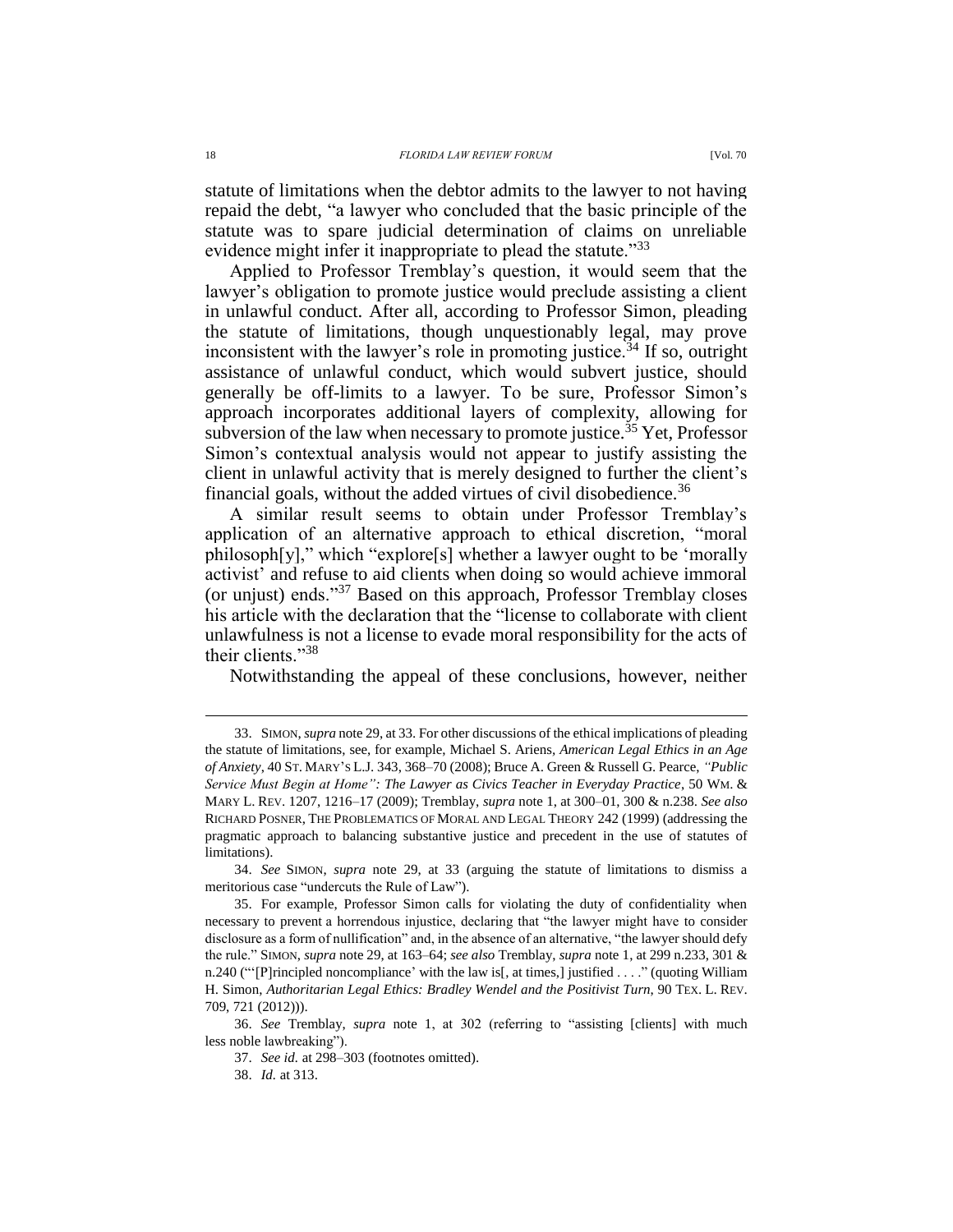Professor Simon—whose model, as Professor Tremblay notes, purports to be based on principles of justice<sup>39</sup>—nor the "moral activists"<sup>40</sup> appear to find support for their approach either in the substantive law or within mainstream and prevailing norms of lawyering.<sup>41</sup> Accordingly, it would seem unlikely, as Professor Tremblay prescribes, that "[l]awyers who choose to participate in clients' unlawful activity, taking advantage of the state's license to do so" would be "judged by their peers, and the rest of the relevant community, by the nature of the harm that participation produces and its effect on the justice of the resulting action."<sup>42</sup>

<span id="page-6-0"></span>As an alternative, perhaps Professor Tremblay's analysis can find support in an application of yet another of the lawyer's ethical duties: the duty to the lawyer's own sense of ethical morality. <sup>43</sup> In contrast to approaches that impose upon the lawyer ethical determinations based in preconceived notions of justice or morality, relying upon the lawyer's duty to self has the advantage of employing the lawyer's own views of morality as a basis for ethical decision making.<sup>44</sup> Moreover, unlike an approach that calls upon the outside judgment of the lawyer's peers to evaluate the lawyer's decisions, the duty to self defers to the lawyer's own professional judgment as the primary source of guidance.<sup>45</sup>

Perhaps most significantly, as acknowledged in the preamble to the Model Rules, the lawyer's responsibilities to "remain[] an ethical person" and to "exercise . . . sensitive professional and moral judgment" are a key component of the principles underlying the Model Rules, and as such, comprise the third of the lawyer's competing ethical duties.<sup>46</sup> Thus, while

 $\overline{a}$ 

42. Tremblay, *supra* not[e 1,](#page-0-0) at 312.

45. *Id.* at 444.

46. MODEL RULES OF PROF'L CONDUCT (AM. BAR ASS'N 2018) pmbl. para. 9; *see also id.* para. 7 (stating that "a lawyer is also guided by personal conscience"); MODEL RULES OF PROF'L

<sup>39.</sup> *See id.* at 300 n.235.

<sup>40.</sup> *Id.* at 300.

<sup>41.</sup> *See, e.g.*, Monroe H. Freedman, *A Critique of Philosophizing About Lawyers' Ethics*, 25 GEO.J. LEGAL ETHICS 91, 96 (2012); Tremblay, *supra* not[e 1,](#page-0-0) at 300–01 ("The moral-activism response . . . is frequently contrary to the lawyer's client's interest."); *see also* Levine, *supra* note [18,](#page-2-1) at 6 (observing that "[o]n a number of levels, Simon's model appears inconsistent with basic elements of the lawyer's legal and ethical obligations to the client"); Maura Strassberg, *Taking Ethics Seriously: Beyond Positivist Jurisprudence in Legal Ethics*, 80 IOWA L. REV. 901, 904 (1995) ("Simon's alternative to categorical reasoning, which he terms 'ethical discretion,' appears incompatible with the current rules of legal ethics."); W. Bradley Wendel, *Public Values and Professional Responsibility*, 75 NOTRE DAME L. REV. 1, 21–22 (1999) (concluding that such a practice of lawyering "will not be normatively justified, and will therefore lack political legitimacy"); Heidi Li Feldman, *Apparently Substantial, Oddly Hollow: The Enigmatic* Practice of Justice, 97 MICH. L. REV. 1472, 1483 (1999) (reviewing SIMON, *supra* note [29\)](#page-4-0) (finding Professor Simon's approach unlikely to result in a substantive conception of justice).

<sup>43.</sup> *See, e.g.*, John J. Flynn, *Professional Ethics and the Lawyer's Duty to Self*, 1976 WASH. U. L.Q. 429, 429 (1976). *See generally* Levine, *supra* not[e 9;](#page-1-1) *id.* at 289 nn.16–17, 290–92 nn.21– 23.

<sup>44.</sup> *See* Flynn, *supra* not[e 43,](#page-6-0) at 437.